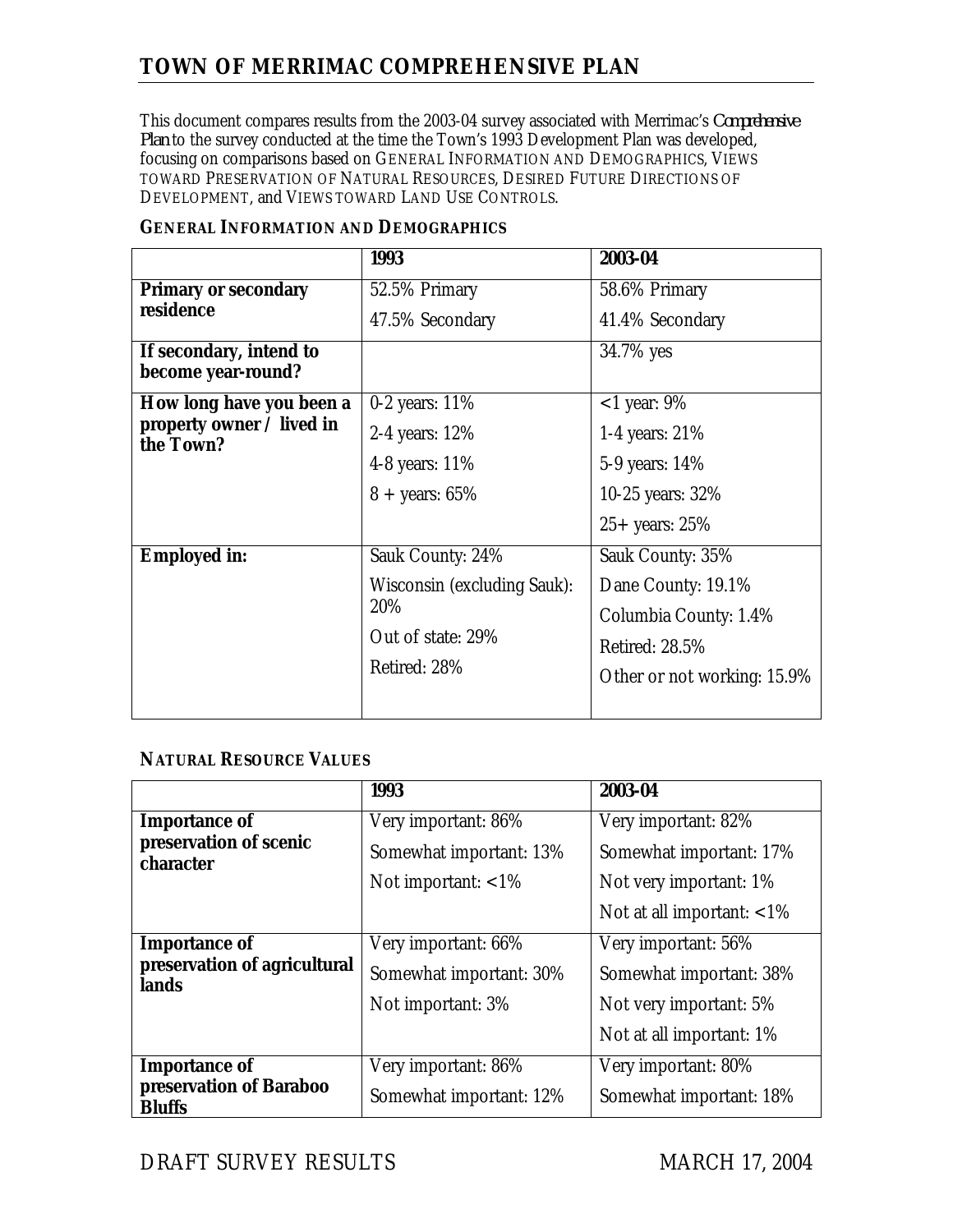## **TOWN OF MERRIMAC COMPREHENSIVE PLAN**

| <b>Bluffs</b>                     | Not important: 2%       | Not very important: 1%       |
|-----------------------------------|-------------------------|------------------------------|
|                                   |                         | Not at all important: $<$ 1% |
| <b>Importance of</b>              | Very important: 75%     | Very important: 67%          |
| preservation of<br>marsh/wetlands | Somewhat important: 20% | Somewhat important: 24%      |
|                                   | Not important: 5%       | Not very important: 7%       |
|                                   |                         | Not at all important: 3%     |
| <b>Importance of water</b>        |                         | Very important: 95%          |
| quality of Lake Wisconsin         |                         | Somewhat important: 5%       |
|                                   |                         | Not very important: 0%       |
|                                   |                         | Not at all important: $<$ 1% |
|                                   |                         |                              |

## **DESIRED FUTURE DIRECTIONS FOR DEVELOPMENT**

|                                   | 1993                      | 2003-04 |
|-----------------------------------|---------------------------|---------|
| <b>Single-family, starter</b>     | n/a                       | 37%     |
| homes                             |                           |         |
| Single-family, mid-size           | n/a                       | 74%     |
| homes                             |                           |         |
| <b>Single-family, large homes</b> | n/a                       | 41%     |
| <b>Single-family, attached</b>    | n/a                       | 25%     |
| homes (townhouses or              |                           |         |
| condominiums)                     |                           |         |
| <b>Duplexes</b>                   | 24%                       | 15%     |
| <b>Apartments, 3-4 units per</b>  | 10% (apartments, general) | 8%      |
| building                          |                           |         |
| <b>Apartments, more than 4</b>    | 10% (apartments, general) | 4%      |
| units per building                |                           |         |
| <b>Mobile homes</b>               | 3% (trailer court, park)  | 5%      |
| "Granny Flats"                    | n/a                       | 10%     |
| Senior/retirement housing         | 26%                       | 34%     |
| <b>Seasonal housing</b>           |                           | 23%     |
| Don't want to see new             | n/a                       | 12%     |
| housing                           |                           |         |
| <b>Neighborhood shopping</b>      | n/a                       | 37%     |
| & offices (convenience            |                           |         |
| store, bakery, doctor             |                           |         |
| office)                           |                           |         |
| Restaurants, tavern, bar          | 27%                       | 32%     |
| <b>Home-based businesses</b>      | 35%                       | 23%     |
| <b>Grocery Store</b>              | 39%                       | 38%     |
| <b>Recreational and tourism</b>   | 17% (motel)               | 27%     |
| related development               |                           |         |

DRAFT SURVEY RESULTS MARCH 17, 2004